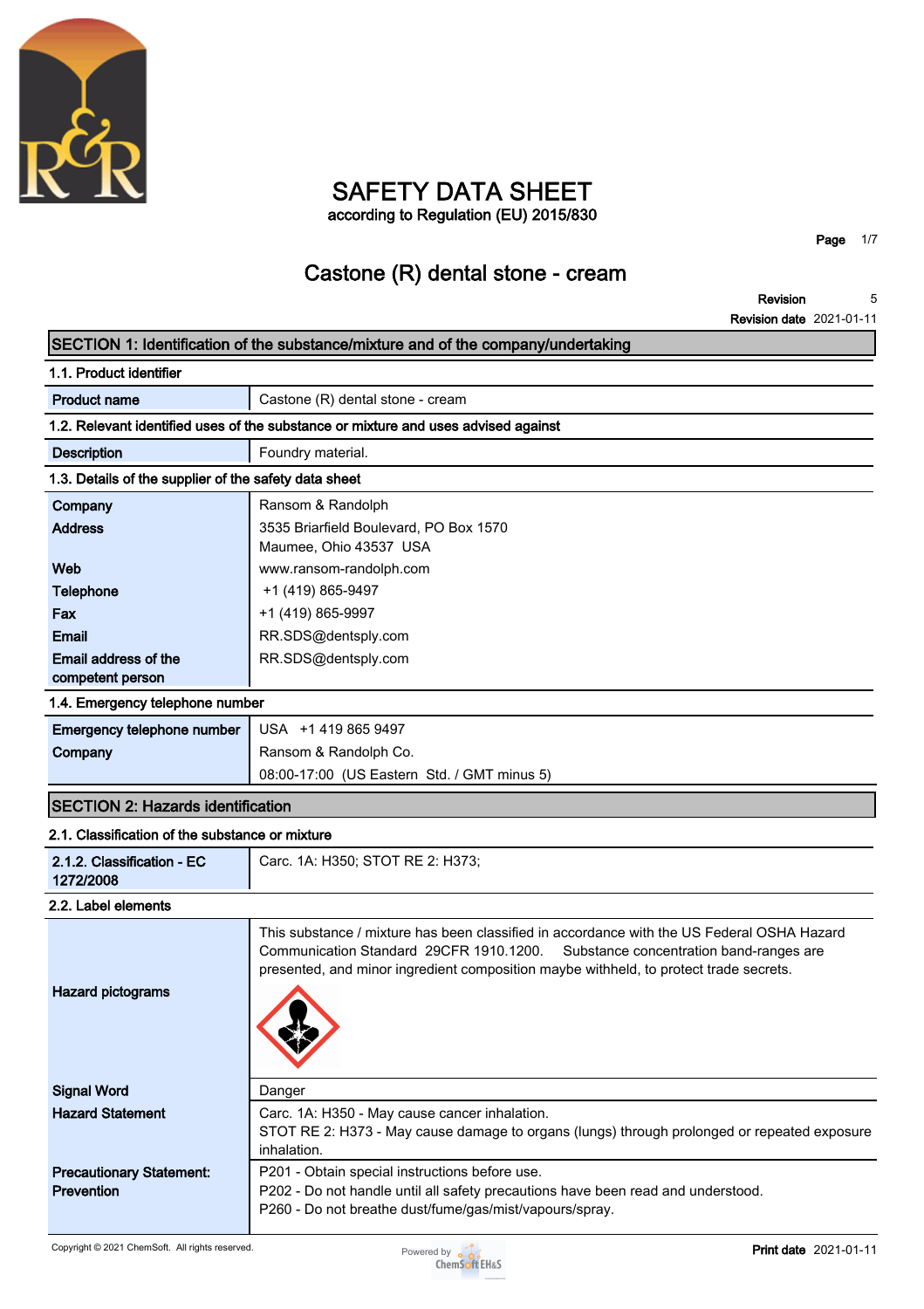**Revision date 2021-01-11**

| 2.2. Label elements                                      |                                                                                   |
|----------------------------------------------------------|-----------------------------------------------------------------------------------|
|                                                          | P280 - Wear protective gloves/protective clothing/eye protection/face protection. |
| <b>Precautionary Statement:</b>                          | P308+P313 - IF exposed or concerned: Get medical advice/attention.                |
| Response                                                 | P314 - Get medical advice/attention if you feel unwell.                           |
| <b>Precautionary Statement:</b>                          | P405 - Store locked up.                                                           |
| <b>Storage</b>                                           |                                                                                   |
| <b>Precautionary Statement:</b>                          | P501 - Dispose of contents/container to local and national regulations            |
| <b>Disposal</b>                                          |                                                                                   |
| 2.3. Other hazards                                       |                                                                                   |
| Other hazards                                            | Product contains respirable crystalline silica (RCS).                             |
| <b>Further information</b>                               |                                                                                   |
|                                                          | Not applicable. PBT and vPvB assessment.                                          |
| <b>SECTION 3: Composition/information on ingredients</b> |                                                                                   |

### **3.2. Mixtures**

### **EC 1272/2008**

| <b>Chemical Name</b>                       | Index No. | CAS No.    | EC No.    | <b>REACH Registration</b><br><b>Number</b> | Conc.<br>$(\%w/w)$ | Classification                               |
|--------------------------------------------|-----------|------------|-----------|--------------------------------------------|--------------------|----------------------------------------------|
| Calcium sulfate (Plaster of Paris)         |           | 26499-65-0 |           |                                            | 70 - 80%           |                                              |
| silica (cristobalite conc. $\ge$ /= 1.0 %) |           | 14464-46-1 | 238-455-4 |                                            |                    | 0 - 0.5% Carc. 1A: H350; STOT RE 1:<br>H372: |
| molding plaster (Plaster of Paris)         |           | 26499-65-0 |           |                                            | $10 - 20%$         |                                              |
| quartz (conc. $>1.0\%$ )                   |           | 14808-60-7 | 238-878-4 |                                            |                    | 1 - 10% Carc. 1A: H350; STOT RE 1:<br>H372:  |

#### **Further information**

**Full text for all Risk Phrases mentioned in this section are displayed in Section 16.**

## **SECTION 4: First aid measures**

### **4.1. Description of first aid measures**

| <b>Inhalation</b>                           | Move the exposed person to fresh air.                                           |
|---------------------------------------------|---------------------------------------------------------------------------------|
| Eye contact                                 | Rinse immediately with plenty of water for 15 minutes holding the eyelids open. |
| <b>Skin contact</b>                         | Wash with soap and water.                                                       |
| Ingestion                                   | Drink 1 to 2 glasses of water. DO NOT INDUCE VOMITING.                          |
|                                             | 4.2. Most important symptoms and effects, both acute and delayed                |
| <b>Inhalation</b>                           | May cause irritation to respiratory system.                                     |
| Eye contact                                 | May cause irritation to eyes.                                                   |
| <b>Skin contact</b>                         | May cause irritation to skin.                                                   |
| Ingestion                                   | May cause irritation to mucous membranes.                                       |
|                                             | 4.3. Indication of any immediate medical attention and special treatment needed |
| Inhalation                                  | Seek medical attention if irritation or symptoms persist.                       |
| Eye contact                                 | Seek medical attention if irritation or symptoms persist.                       |
| <b>Skin contact</b>                         | Seek medical attention if irritation or symptoms persist.                       |
| Ingestion                                   | Seek medical attention if irritation or symptoms persist.                       |
| $C$ $C$ $C$ $D$ $D$ $F$ $F$ $F$ $F$ $F$ $F$ |                                                                                 |

### **SECTION 5: Firefighting measures**

### **5.1. Extinguishing media**

**Use extinguishing media appropriate to the surrounding fire conditions.**

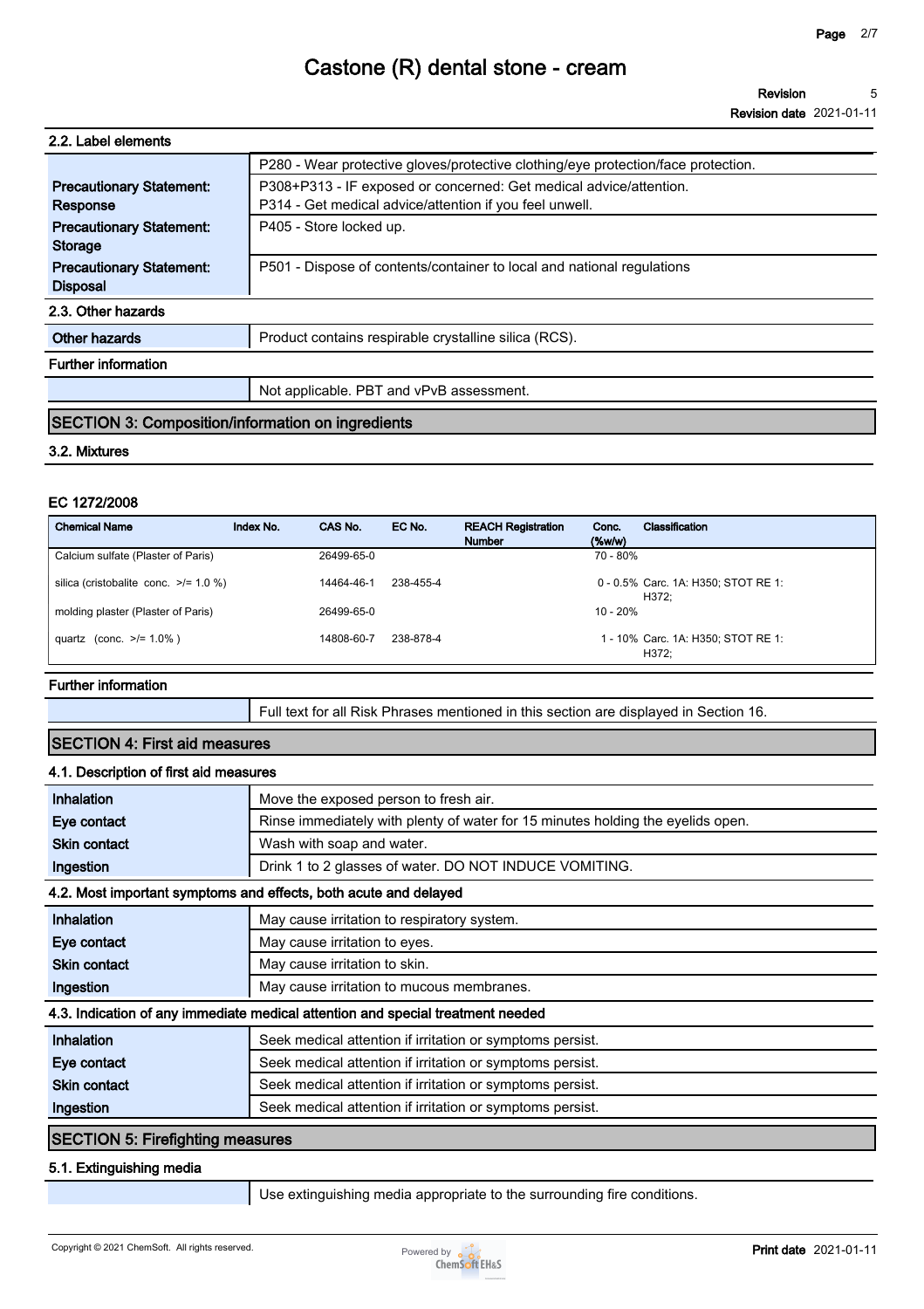**Revision date 2021-01-11**

| 5.2. Special hazards arising from the substance or mixture        |                                                                                                                                                                                             |
|-------------------------------------------------------------------|---------------------------------------------------------------------------------------------------------------------------------------------------------------------------------------------|
|                                                                   | Burning produces irritating, toxic and obnoxious fumes.                                                                                                                                     |
| 5.3. Advice for firefighters                                      |                                                                                                                                                                                             |
|                                                                   | Self-contained breathing apparatus. Wear suitable protective clothing.                                                                                                                      |
| <b>SECTION 6: Accidental release measures</b>                     |                                                                                                                                                                                             |
|                                                                   | 6.1. Personal precautions, protective equipment and emergency procedures                                                                                                                    |
|                                                                   | Avoid raising dust.                                                                                                                                                                         |
| 6.2. Environmental precautions                                    |                                                                                                                                                                                             |
|                                                                   | Use appropriate container to avoid environmental contamination.                                                                                                                             |
| 6.3. Methods and material for containment and cleaning up         |                                                                                                                                                                                             |
|                                                                   | Avoid raising dust. Clean the area using a vacuum cleaner. Transfer to suitable, labelled<br>containers for disposal.                                                                       |
| 6.4. Reference to other sections                                  |                                                                                                                                                                                             |
|                                                                   | See section [2, 8 & 13] for further information.                                                                                                                                            |
| <b>SECTION 7: Handling and storage</b>                            |                                                                                                                                                                                             |
| 7.1. Precautions for safe handling                                |                                                                                                                                                                                             |
|                                                                   | Avoid formation of dust. Ensure adequate ventilation of the working area. <. OEL: Occupational<br>exposure limit. In case of insufficient ventilation, wear suitable respiratory equipment. |
|                                                                   | Do not eat, drink or smoke in areas where this product is used or stored. Wash hands after<br>handling the product.                                                                         |
| 7.2. Conditions for safe storage, including any incompatibilities |                                                                                                                                                                                             |
|                                                                   | Keep containers tightly closed.                                                                                                                                                             |
| 7.3. Specific end use(s)                                          |                                                                                                                                                                                             |
|                                                                   | Foundry material.                                                                                                                                                                           |
| SECTION 8: Exposure controls/personal protection                  |                                                                                                                                                                                             |
| 8.1. Control parameters                                           |                                                                                                                                                                                             |
|                                                                   |                                                                                                                                                                                             |
|                                                                   | all respirable crystalline silica - sum of all types - quartz + cristobalite TWA PEL OSHA (respirable                                                                                       |

### **8.1.1. Exposure Limit Values**

| Calcium sulfate (Plaster of Paris) | WEL 8-hr limit ppm: -         | WEL 8-hr limit mg/m3: -        |  |
|------------------------------------|-------------------------------|--------------------------------|--|
|                                    | WEL 15 min limit ppm: -       | WEL 15 min limit mg/m3: -      |  |
|                                    | WEL 8-hr limit mg/m3 total 10 | WEL 15 min limit mg/m3 total - |  |
|                                    | inhalable dust:               | inhalable dust:                |  |
|                                    | WEL 8-hr limit mg/m3 total 4  | WEL 15 min limit mg/m3 total - |  |
|                                    | respirable dust:              | respirable dust:               |  |

**Action Level OSHA (respirable fraction) 0.025 mg/m3.**

#### **8.2. Exposure controls**



**fraction) 0.050 mg/m3**

**8.2.1. Appropriate engineering controls**

**Ensure adequate ventilation of the working area. <. OEL: Occupational exposure limit.**

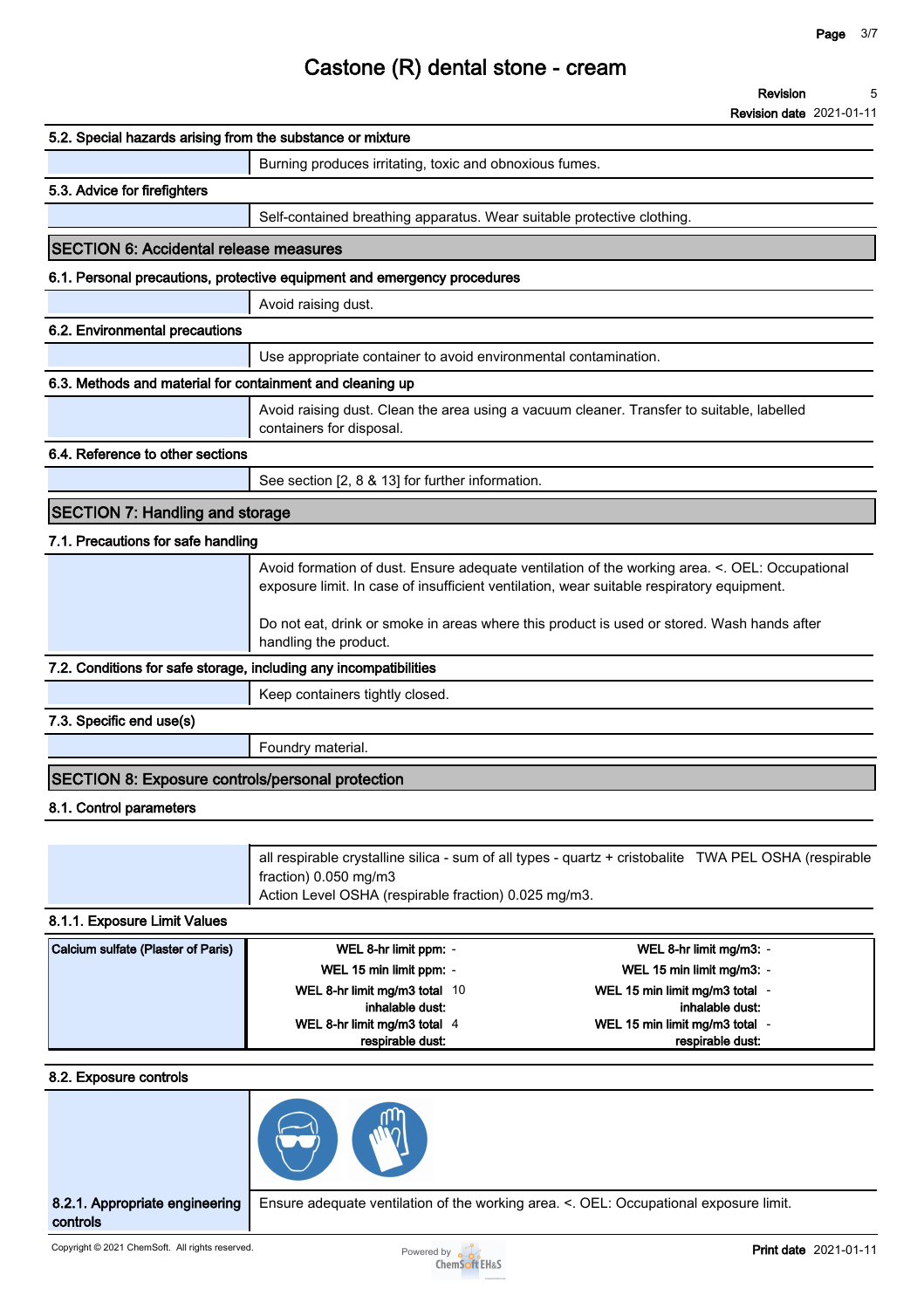| 8.2. Exposure controls                    |                                                                                                                                                               |
|-------------------------------------------|---------------------------------------------------------------------------------------------------------------------------------------------------------------|
| 8.2.2. Individual protection<br>measures  | Wear:. Protective clothing. applicable international Standards are. EN13982, ANSI 103 or =.                                                                   |
| Eye / face protection                     | Avoid contact with eyes. Wear:. Approved safety goggles. safety glasses with side-shields.<br>applicable international Standards are. EN166, ANSI Z87.1 or =. |
| Skin protection -<br>Handprotection       | Avoid contact with skin. Wear suitable gloves. applicable international Standards are. EN374,<br>ASTM F1001 or $=$ .                                          |
| <b>Respiratory protection</b>             | Exposure above the recommended occupational exposure limit (OEL) may cause adverse health<br>effects.                                                         |
|                                           | After selection by a Qualified person. Wear: Suitable respiratory equipment. applicable<br>international Standards are. EN140, EN143, ASTM F2704-10 or =.     |
| 8.2.3. Environmental exposure<br>controls | Use appropriate container to avoid environmental contamination.                                                                                               |

## **SECTION 9: Physical and chemical properties**

### **9.1. Information on basic physical and chemical properties**

| Appearance Powder                          |                                             |
|--------------------------------------------|---------------------------------------------|
|                                            | Colour   Off white                          |
| Odour   Mild                               |                                             |
|                                            | $pH$ 6 - 8                                  |
| Melting point 1450 °C                      |                                             |
|                                            | Freezing Point   Not applicable.            |
| Initial boiling point Not applicable.      |                                             |
|                                            | Flash point   Not applicable.               |
| Evaporation rate   Not applicable.         |                                             |
| Flammability (solid, gas) Not applicable.  |                                             |
| Vapour pressure   Not applicable.          |                                             |
|                                            | Vapour density   Not applicable.            |
|                                            | Relative density $3$ (H2O = 1 $@$ 20 °C)    |
|                                            | Fat Solubility   Not applicable.            |
| Partition coefficient   No data available  |                                             |
| Autoignition temperature   Not applicable. |                                             |
|                                            | Viscosity   No data available               |
| Oxidising properties   Not applicable.     |                                             |
|                                            | <b>Solubility</b> Slightly soluble in water |

## **9.2. Other information**

|                                       | Conductivity No data available      |
|---------------------------------------|-------------------------------------|
|                                       | Surface tension   No data available |
|                                       | Gas group Not applicable.           |
| Benzene Content Not applicable.       |                                     |
|                                       | Lead content Not applicable.        |
| VOC (Volatile organic Not applicable. |                                     |
| $com$                                 |                                     |

## **SECTION 10: Stability and reactivity**

**10.1. Reactivity**

**Not applicable.**

#### **10.2. Chemical stability**

**Stable under normal conditions.**

### **10.3. Possibility of hazardous reactions**

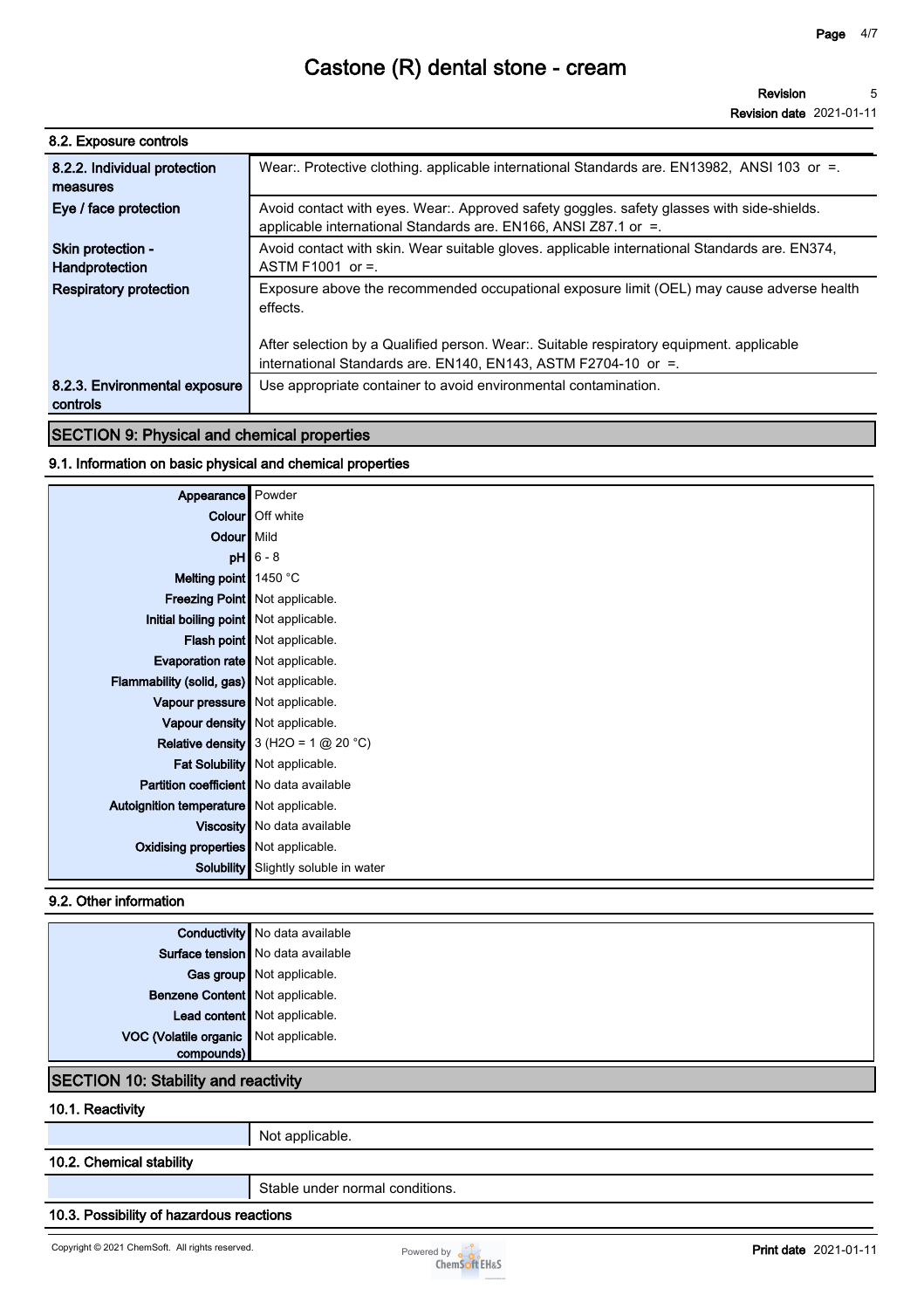**Revision date 2021-01-11**

| 10.3. Possibility of hazardous reactions     |                                                                                                                                                                                                                                                                                                                                                                                                                                                                                                                                                                                                                                                                                                                                                                                                                                                                                                                                                                                                                                                                                                                                                                                                                                                                                                                                                                                                                                                                                                                                                                                                                                                                                                             |
|----------------------------------------------|-------------------------------------------------------------------------------------------------------------------------------------------------------------------------------------------------------------------------------------------------------------------------------------------------------------------------------------------------------------------------------------------------------------------------------------------------------------------------------------------------------------------------------------------------------------------------------------------------------------------------------------------------------------------------------------------------------------------------------------------------------------------------------------------------------------------------------------------------------------------------------------------------------------------------------------------------------------------------------------------------------------------------------------------------------------------------------------------------------------------------------------------------------------------------------------------------------------------------------------------------------------------------------------------------------------------------------------------------------------------------------------------------------------------------------------------------------------------------------------------------------------------------------------------------------------------------------------------------------------------------------------------------------------------------------------------------------------|
|                                              | No Significant Hazard.                                                                                                                                                                                                                                                                                                                                                                                                                                                                                                                                                                                                                                                                                                                                                                                                                                                                                                                                                                                                                                                                                                                                                                                                                                                                                                                                                                                                                                                                                                                                                                                                                                                                                      |
| 10.4. Conditions to avoid                    |                                                                                                                                                                                                                                                                                                                                                                                                                                                                                                                                                                                                                                                                                                                                                                                                                                                                                                                                                                                                                                                                                                                                                                                                                                                                                                                                                                                                                                                                                                                                                                                                                                                                                                             |
|                                              | Moisture.                                                                                                                                                                                                                                                                                                                                                                                                                                                                                                                                                                                                                                                                                                                                                                                                                                                                                                                                                                                                                                                                                                                                                                                                                                                                                                                                                                                                                                                                                                                                                                                                                                                                                                   |
| 10.5. Incompatible materials                 |                                                                                                                                                                                                                                                                                                                                                                                                                                                                                                                                                                                                                                                                                                                                                                                                                                                                                                                                                                                                                                                                                                                                                                                                                                                                                                                                                                                                                                                                                                                                                                                                                                                                                                             |
|                                              | No Significant Hazard.                                                                                                                                                                                                                                                                                                                                                                                                                                                                                                                                                                                                                                                                                                                                                                                                                                                                                                                                                                                                                                                                                                                                                                                                                                                                                                                                                                                                                                                                                                                                                                                                                                                                                      |
| 10.6. Hazardous decomposition products       |                                                                                                                                                                                                                                                                                                                                                                                                                                                                                                                                                                                                                                                                                                                                                                                                                                                                                                                                                                                                                                                                                                                                                                                                                                                                                                                                                                                                                                                                                                                                                                                                                                                                                                             |
|                                              | Hazardous Decomposition Products (silica):<br>Crystalline silica will dissolve in hydrofluoric acid<br>and produce silicone tetrafluoride. Reaction with water or acids generates heat.                                                                                                                                                                                                                                                                                                                                                                                                                                                                                                                                                                                                                                                                                                                                                                                                                                                                                                                                                                                                                                                                                                                                                                                                                                                                                                                                                                                                                                                                                                                     |
| <b>SECTION 11: Toxicological information</b> |                                                                                                                                                                                                                                                                                                                                                                                                                                                                                                                                                                                                                                                                                                                                                                                                                                                                                                                                                                                                                                                                                                                                                                                                                                                                                                                                                                                                                                                                                                                                                                                                                                                                                                             |
| 11.1. Information on toxicological effects   |                                                                                                                                                                                                                                                                                                                                                                                                                                                                                                                                                                                                                                                                                                                                                                                                                                                                                                                                                                                                                                                                                                                                                                                                                                                                                                                                                                                                                                                                                                                                                                                                                                                                                                             |
| <b>Acute toxicity</b>                        | Based on available data, the classification criteria are not met.                                                                                                                                                                                                                                                                                                                                                                                                                                                                                                                                                                                                                                                                                                                                                                                                                                                                                                                                                                                                                                                                                                                                                                                                                                                                                                                                                                                                                                                                                                                                                                                                                                           |
| Skin corrosion/irritation                    | Prolonged or repeated exposure may cause irritation to skin and mucous membranes.                                                                                                                                                                                                                                                                                                                                                                                                                                                                                                                                                                                                                                                                                                                                                                                                                                                                                                                                                                                                                                                                                                                                                                                                                                                                                                                                                                                                                                                                                                                                                                                                                           |
| Serious eye damage/irritation                | No irritation expected.                                                                                                                                                                                                                                                                                                                                                                                                                                                                                                                                                                                                                                                                                                                                                                                                                                                                                                                                                                                                                                                                                                                                                                                                                                                                                                                                                                                                                                                                                                                                                                                                                                                                                     |
| Respiratory or skin<br>sensitisation         | No sensitizaton effects reported.                                                                                                                                                                                                                                                                                                                                                                                                                                                                                                                                                                                                                                                                                                                                                                                                                                                                                                                                                                                                                                                                                                                                                                                                                                                                                                                                                                                                                                                                                                                                                                                                                                                                           |
| Germ cell mutagenicity                       | No mutagenic effects reported.                                                                                                                                                                                                                                                                                                                                                                                                                                                                                                                                                                                                                                                                                                                                                                                                                                                                                                                                                                                                                                                                                                                                                                                                                                                                                                                                                                                                                                                                                                                                                                                                                                                                              |
| Carcinogenicity                              | Known Human Carcinogens (Category 1).                                                                                                                                                                                                                                                                                                                                                                                                                                                                                                                                                                                                                                                                                                                                                                                                                                                                                                                                                                                                                                                                                                                                                                                                                                                                                                                                                                                                                                                                                                                                                                                                                                                                       |
| <b>Reproductive toxicity</b>                 | No observed effect level. No observed effect concentration.                                                                                                                                                                                                                                                                                                                                                                                                                                                                                                                                                                                                                                                                                                                                                                                                                                                                                                                                                                                                                                                                                                                                                                                                                                                                                                                                                                                                                                                                                                                                                                                                                                                 |
| STOT-single exposure                         | No known adverse health effects.                                                                                                                                                                                                                                                                                                                                                                                                                                                                                                                                                                                                                                                                                                                                                                                                                                                                                                                                                                                                                                                                                                                                                                                                                                                                                                                                                                                                                                                                                                                                                                                                                                                                            |
| STOT-repeated exposure                       | Chronic effects<br>Prolonged inhalation of respirable crystalline silica<br>In 1997, the International Agency for Research on Cancer (IARC) concluded that crystalline silica<br>inhaled from occupational sources can cause lung cancer in humans. However it pointed out that<br>not all industrial circumstances, nor all crystalline silica types, were to be incriminated. (IARC<br>Monographs on the evaluation of the carcinogenic risks of chemicals to humans, Silica, silicates<br>dust and organic fibers, 1997, Vol. 68, IARC, Lyon, France). In June 2003, the European<br>Commission's Scientific Committee for Occupational Exposure Limits (SCOEL) concluded:<br>"that the main effect in humans of the inhalation of respirable crystalline silica is silicosis. There is<br>sufficient information to conclude that the relative lung cancer risk is increased in persons with<br>silicosis (and apparently, not in employees without silicosis exposed to silica dust in quarries and<br>in the ceramic industry). Therefore, preventing the onset of silicosis will also reduce the cancer<br>risk. Since a clear threshold for silicosis development cannot be identified, any reduction of<br>exposure will reduce the risk of silicosis."<br>(SCOEL SUM Doc 94-final on respirable crystalline silica, June 2003)<br>There is a body of evidence supporting the fact that increased cancer risk would be limited to<br>people already suffering from silicosis. Worker protection against silicosis should be assured by<br>respecting the existing regulatory occupational exposure limits and implementing additional risk<br>management measures where required (see Section 16). |
| <b>Aspiration hazard</b>                     | No Significant Hazard.                                                                                                                                                                                                                                                                                                                                                                                                                                                                                                                                                                                                                                                                                                                                                                                                                                                                                                                                                                                                                                                                                                                                                                                                                                                                                                                                                                                                                                                                                                                                                                                                                                                                                      |
| Repeated or prolonged<br>exposure            | Inhalation may cause coughing, tightness of the chest and irritation of the respiratory system.                                                                                                                                                                                                                                                                                                                                                                                                                                                                                                                                                                                                                                                                                                                                                                                                                                                                                                                                                                                                                                                                                                                                                                                                                                                                                                                                                                                                                                                                                                                                                                                                             |
| 11.1.4. Toxicological Information            |                                                                                                                                                                                                                                                                                                                                                                                                                                                                                                                                                                                                                                                                                                                                                                                                                                                                                                                                                                                                                                                                                                                                                                                                                                                                                                                                                                                                                                                                                                                                                                                                                                                                                                             |
|                                              | No data available                                                                                                                                                                                                                                                                                                                                                                                                                                                                                                                                                                                                                                                                                                                                                                                                                                                                                                                                                                                                                                                                                                                                                                                                                                                                                                                                                                                                                                                                                                                                                                                                                                                                                           |
|                                              |                                                                                                                                                                                                                                                                                                                                                                                                                                                                                                                                                                                                                                                                                                                                                                                                                                                                                                                                                                                                                                                                                                                                                                                                                                                                                                                                                                                                                                                                                                                                                                                                                                                                                                             |

## **SECTION 12: Ecological information**

**12.1. Toxicity**

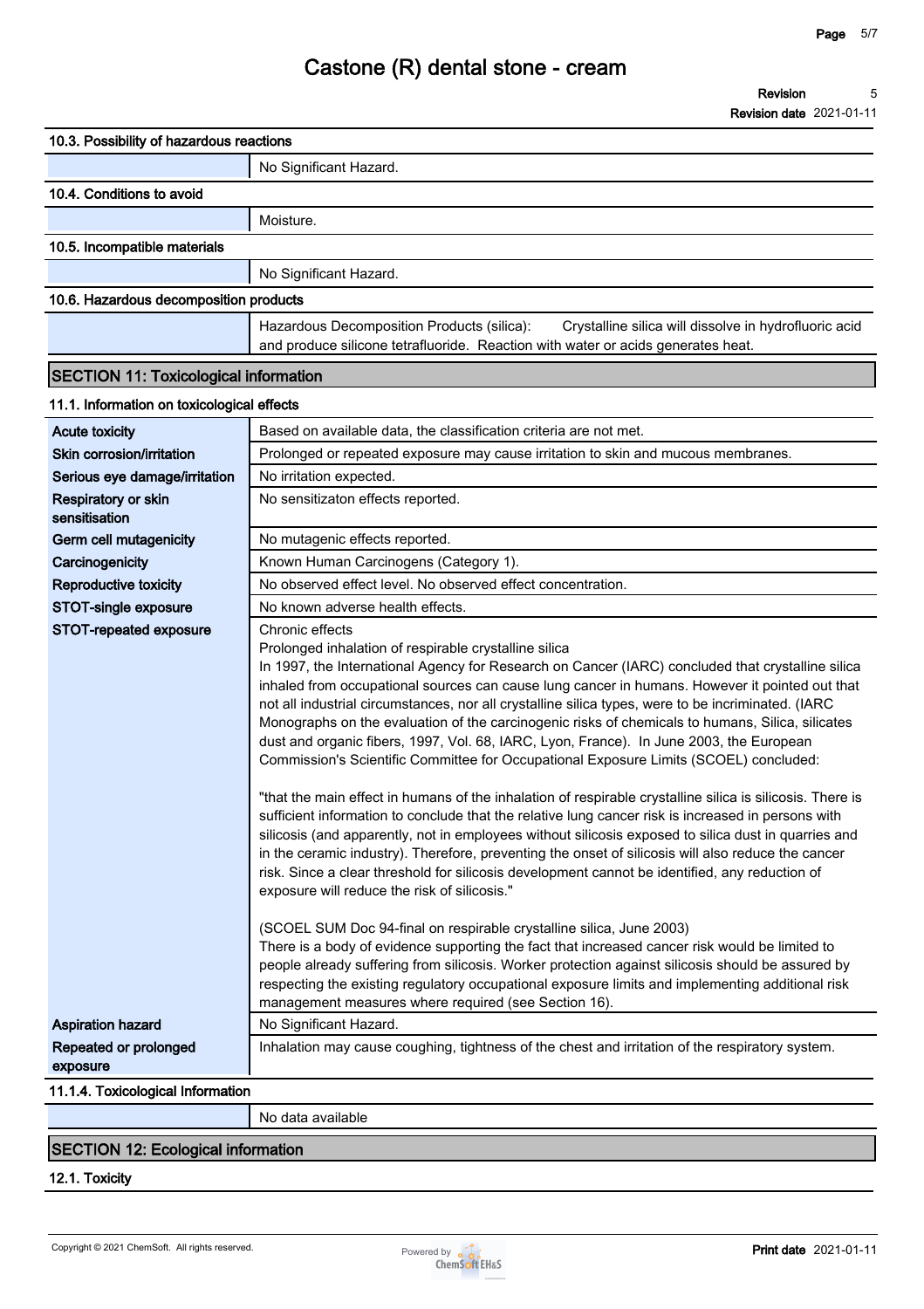| 12.1. Toxicity                             |                                                                                |
|--------------------------------------------|--------------------------------------------------------------------------------|
| Castone (R) dental stone -<br>cream        | Fish LC50/96h: 1970.000 mg/l                                                   |
| 12.2. Persistence and degradability        |                                                                                |
|                                            | No data is available on this product.                                          |
| 12.3. Bioaccumulative potential            |                                                                                |
|                                            |                                                                                |
|                                            | Does not bioaccumulate.                                                        |
| <b>Partition coefficient</b>               |                                                                                |
|                                            | Castone (R) dental stone - cream No data available                             |
| 12.4. Mobility in soil                     |                                                                                |
|                                            | Not determined.                                                                |
| 12.5. Results of PBT and vPvB assessment   |                                                                                |
|                                            | Not determined.                                                                |
| 12.6. Other adverse effects                |                                                                                |
|                                            | Not applicable.                                                                |
| <b>SECTION 13: Disposal considerations</b> |                                                                                |
| 13.1. Waste treatment methods              |                                                                                |
|                                            | Dispose of in compliance with all. local and national regulations.             |
| <b>Disposal methods</b>                    |                                                                                |
|                                            | Contact a licensed waste disposal company.                                     |
| Disposal of packaging                      |                                                                                |
|                                            | Empty containers can be sent for disposal or recycling.                        |
| <b>SECTION 14: Transport information</b>   |                                                                                |
| 14.1. UN number                            |                                                                                |
|                                            | The product is not classified as dangerous for carriage.                       |
| 14.2. UN proper shipping name              |                                                                                |
| 14.3. Transport hazard class(es)           | The product is not classified as dangerous for carriage.                       |
|                                            | The product is not classified as dangerous for carriage.                       |
| 14.4. Packing group                        |                                                                                |
|                                            | The product is not classified as dangerous for carriage.                       |
| 14.5. Environmental hazards                |                                                                                |
|                                            | The product is not classified as dangerous for carriage.                       |
| 14.6. Special precautions for user         |                                                                                |
|                                            | The product is not classified as dangerous for carriage.                       |
|                                            | 14.7. Transport in bulk according to Annex II of MARPOL 73/78 and the IBC Code |
|                                            | The product is not classified as dangerous for carriage.                       |
| <b>Further information</b>                 |                                                                                |
|                                            | The product is not classified as dangerous for carriage.                       |